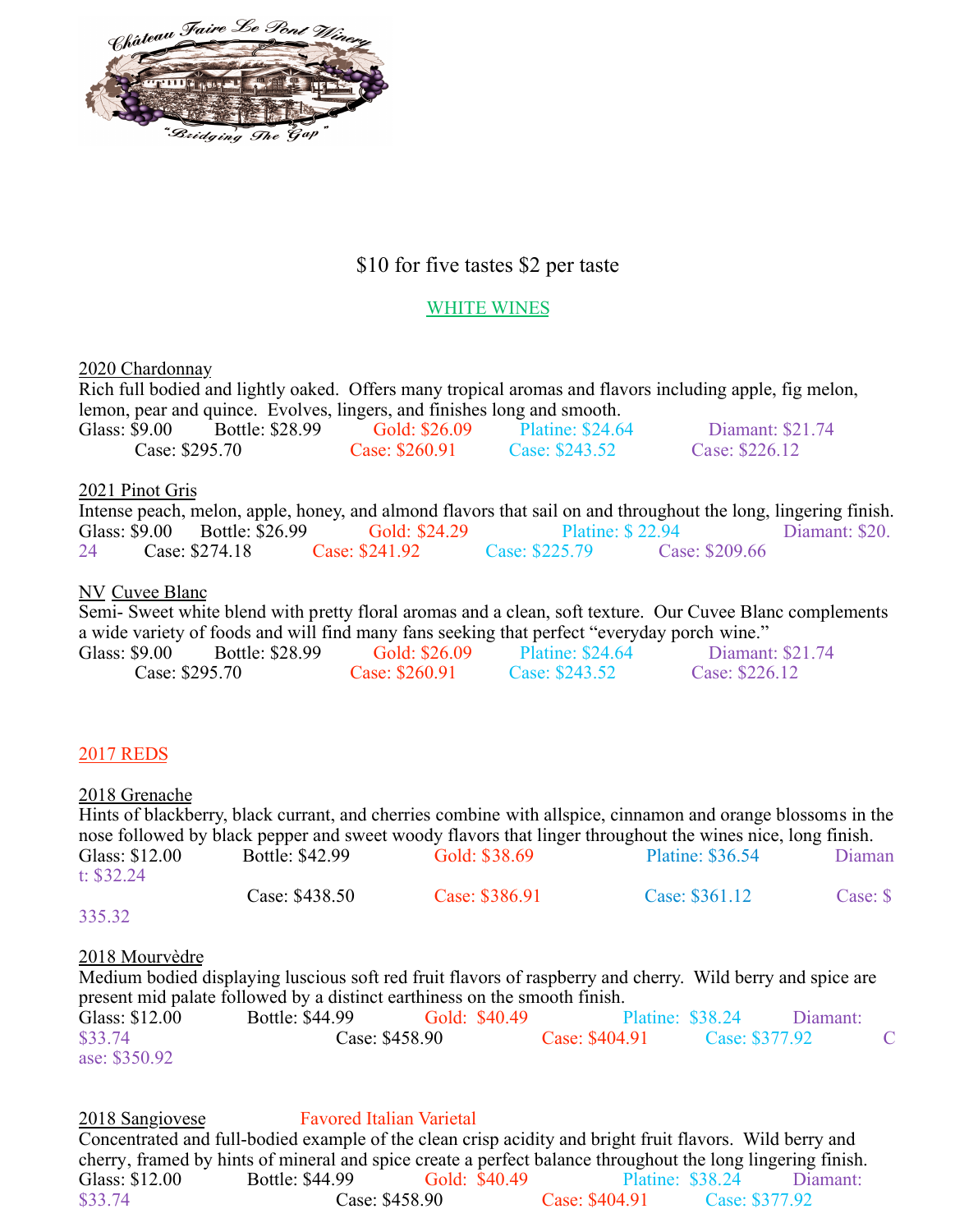Case: \$350.92 2018 Tempranillo Dense and chewy Starts with leather and earth notes then moves slowly through raspberry, cherry, and mocha. Finally layering on spice, black fruit, cedar, and tobacco throughout its long smooth finish.<br>Glass: \$13.00 Bottle: \$49.99 Gold: \$44.99 Platine: \$42.4 Glass: \$13.00 Bottle: \$49.99 Gold: \$44.99 Platine: \$42.49 Diamant: \$37. 49 Case: \$509.90 Case: \$449.91 Case: \$419.92 Case: \$389.92 2018 Carmenere Red fruit aromas combine with smokey, earthy, and spicy notes in this soft but full-bodied version of Carmen ere. Dark chocolate, tobacco, and leather emerge during the wines long, smooth finish. Glass: \$12.00 Bottle: \$44.99 Gold: \$40.49 Platine: \$38.24 Diamant: \$33.74 Case: \$458.90 Case: \$404.91 Case: \$377.92 Case: \$350.92 2018 Petit Verdot Full-bodied and lush Blackberry, violet, and black plum aromas intertwine with vanilla, spice and cedar notes. Lush, leathery tones begin to show mid-palate and continue in a long, satisfying finish.<br>Glass: \$11.00 Bottle: \$39.99 Gold: \$35.99 Bottle: \$39.99 Gold: \$35.99 Platine: \$33.99 Diama nt: \$29.99 Case: \$407.90 Case: \$359.91 Case: \$335.92 Case: \$311. 92 2018 Syrah Seductive and rich. Oozing jammy black fruit, chocolate covered cherries, and ripe raspberries. Well balanced and full-bodied, created to enjoy for many years to come. Glass: \$12.00 Bottle: \$44.99 Gold: \$40.49 Platine: \$38.24 Diamant: \$33.74 Case: \$458.90 Case: \$404.91 Case: \$377.92 Case: \$404.91 Case: \$377.92 Case: \$350.92 2018 Confluence RESERVE Bordeaux Style Cab Sauv. masterfully blended with Cab Franc, Merlot, Malbec, and Petit Verdot. Full bodied, structured for age-ability. This wine delivers black cherries, currant, and sweet cedary oak combine with the fine grain tannins producing a voluptuous texture. Glass: \$16.00 Bottle: \$62.99 Gold: \$ 53.09 Platine: \$50.14 Diamant: \$44. 24 Case: \$642.50 Case: \$566.91 Case: \$ 529.12 Case: \$491.32 2018 Red Mountain Cabernet Sauvignon 100% Cab from Shaw Vineyards Seamless and seductive, the bouquet is perfumed of red cherries, black fruit, and mocha hazelnut. On the pal ate it delivers blackberries, chocolate covered cherries married with velvety tannin for a long smooth finish. Glass: \$18.00 Bottle: \$69.99 Gold: \$ 62.99 Platine: \$59.49 Diamant: \$52.49 Case: \$713.90 Case: \$ 629.91 Case: \$587.92 Case: \$545.92 2018 Tre Amori RESERVE Super Tuscan Sangiovese, Cab Sauv and Merlot blended together to create a wine that marries intensity with character. Full bodied and balanced, it delivers hints of blackberries, black currants, and raspberries with velvety tannins.

Glass: \$14.00 Bottle: \$54.99 Gold: \$49.49 Platine: \$46.74 Diamant: \$41.24 Case: \$560.90 Case: \$494.91 Case: \$461.92 Case: \$428.92